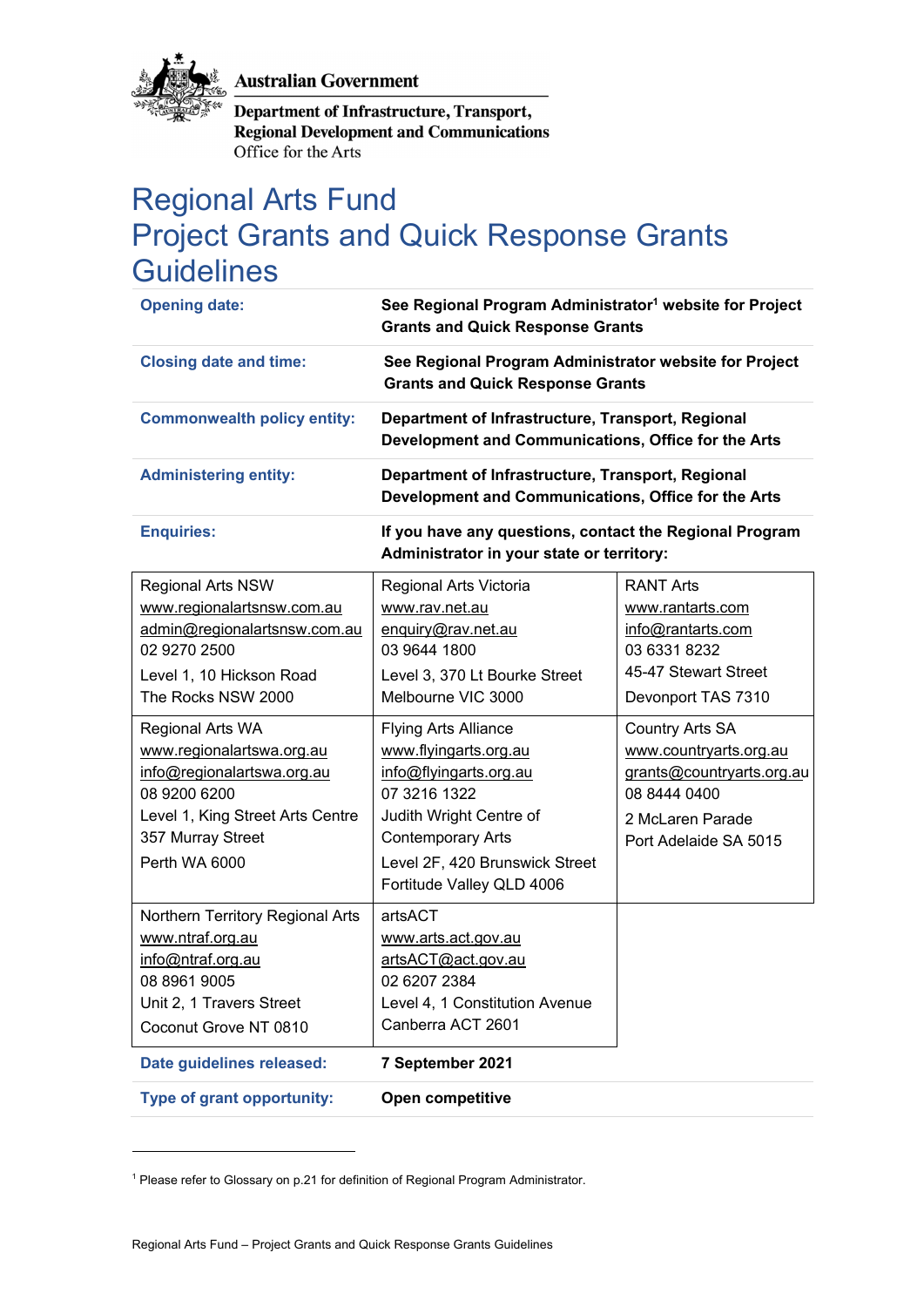## **Contents**

| $\mathbf{1}$ . | Regional Arts Fund: Project Grants and Quick Response Grants processes 4 |                                   |    |
|----------------|--------------------------------------------------------------------------|-----------------------------------|----|
| 2.             |                                                                          |                                   |    |
|                | 2.1                                                                      |                                   |    |
| 3.             |                                                                          |                                   |    |
|                | 3.1                                                                      |                                   |    |
|                | 3.2                                                                      |                                   |    |
| 4.             |                                                                          |                                   |    |
|                | 4.1                                                                      |                                   |    |
|                | 4.2                                                                      |                                   |    |
| 5.             |                                                                          |                                   |    |
|                | 5.1                                                                      |                                   |    |
|                | 5.2                                                                      |                                   |    |
|                | 5.3                                                                      |                                   |    |
|                | 5.4                                                                      |                                   |    |
| 6.             |                                                                          |                                   |    |
| 7.             |                                                                          |                                   |    |
|                | 7.1                                                                      |                                   |    |
|                | 7.2                                                                      |                                   |    |
|                | 7.3                                                                      |                                   |    |
|                | 7.4                                                                      |                                   |    |
| 8.             |                                                                          |                                   |    |
|                | 8.1                                                                      |                                   |    |
|                | 8.2                                                                      |                                   |    |
|                | 8.3                                                                      |                                   |    |
| 9.             |                                                                          |                                   |    |
|                |                                                                          | 10. Successful grant applications | 15 |
|                | 10.1                                                                     |                                   |    |
|                | 10.2                                                                     |                                   |    |
|                | 10.3                                                                     |                                   |    |
|                | 10.4                                                                     |                                   |    |
|                |                                                                          |                                   |    |
|                |                                                                          |                                   |    |
|                | 12.1                                                                     |                                   |    |
|                | 12.2                                                                     |                                   |    |
|                | 12.3                                                                     |                                   |    |
|                | 12.4                                                                     |                                   |    |
|                | 12.5                                                                     |                                   |    |
|                | 12.6                                                                     |                                   |    |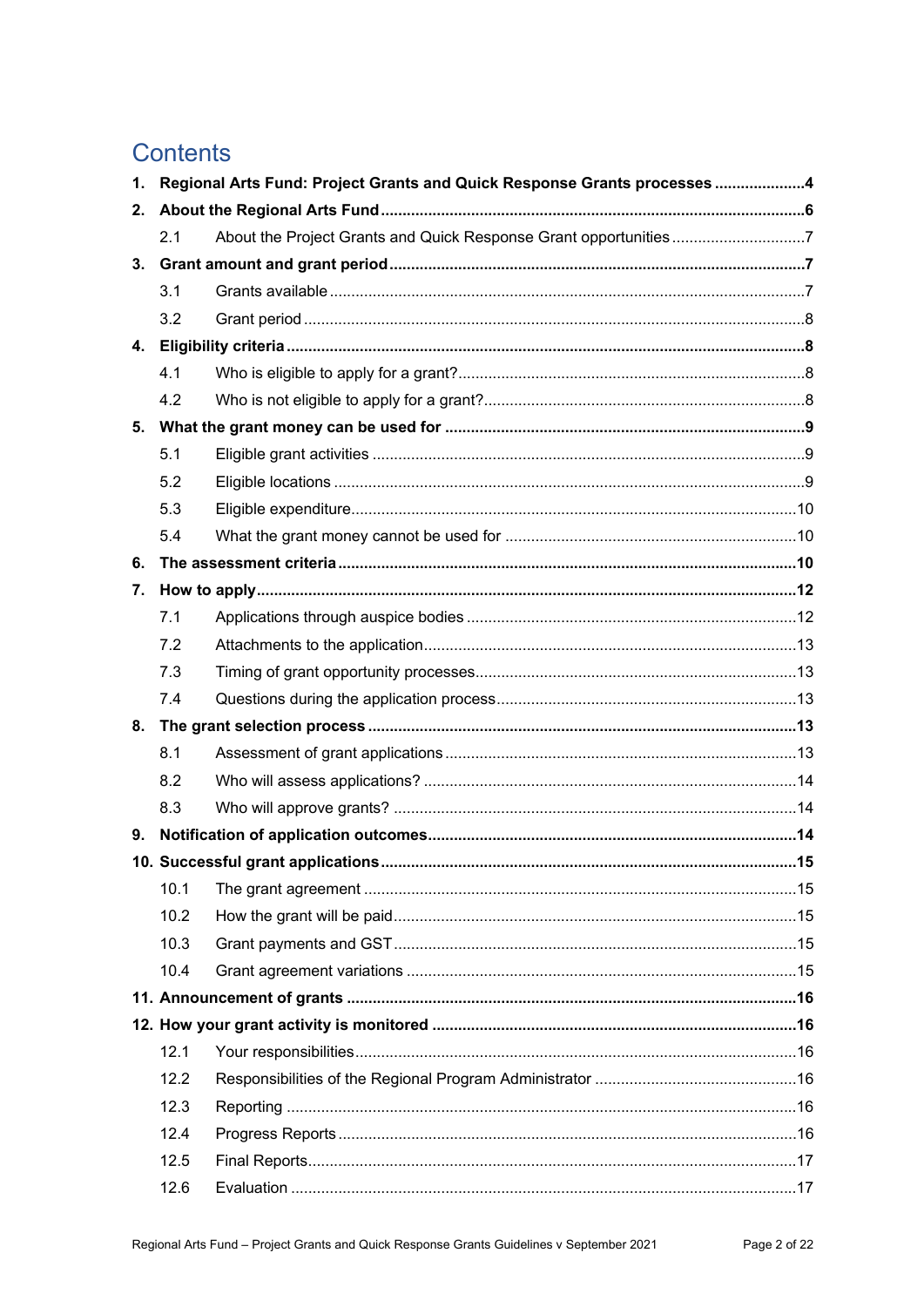| 14.1 |  |
|------|--|
| 14.2 |  |
| 14.3 |  |
| 14.4 |  |
| 14.5 |  |
| 14.6 |  |
| 14.7 |  |
|      |  |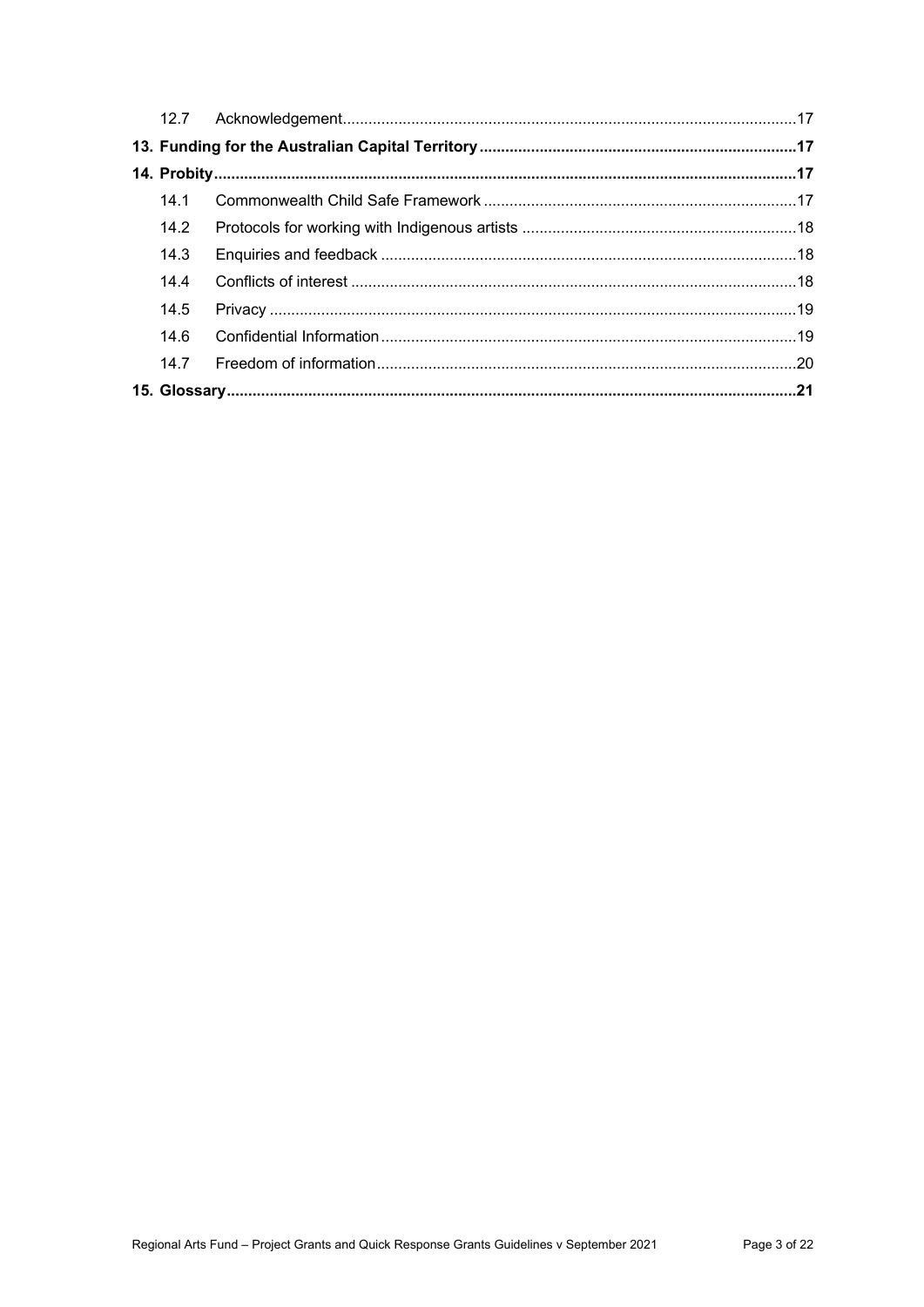# 1. Regional Arts Fund: Project Grants and Quick Response Grants processes

#### **The Regional Arts Fund is designed to achieve Australian Government objectives for arts and cultural development**

The program contributes to the Department of Infrastructure, Transport, Regional Development and Communications (the Department) Outcome 6 to support and promote participation in, and access to, Australia's arts and culture through developing and supporting cultural expression.



The Regional Program Administrator will enter into a grant agreement with successful applicants. ₩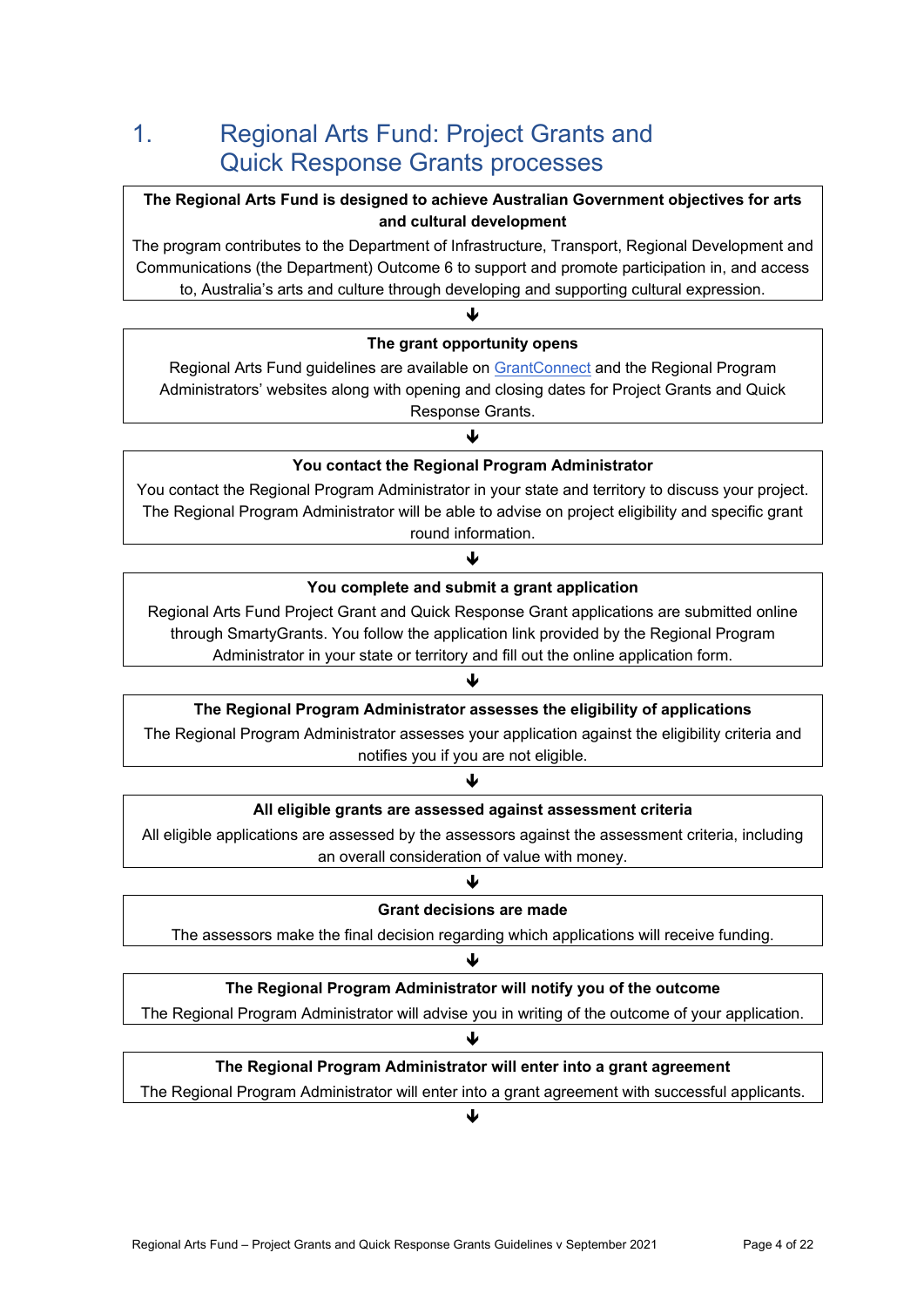#### **Delivery of grant**

You undertake the grant activity as set out in your grant agreement. The Regional Program Administrator will manage the grant by monitoring progress and making payments where applicable.

## J **Evaluation of Regional Arts Fund**

The Regional Program Administrator, Regional Arts Australia and the Department will evaluate the specific grant activity and the Regional Arts Fund as a whole. This will primarily be based on information provided through acquittal reports.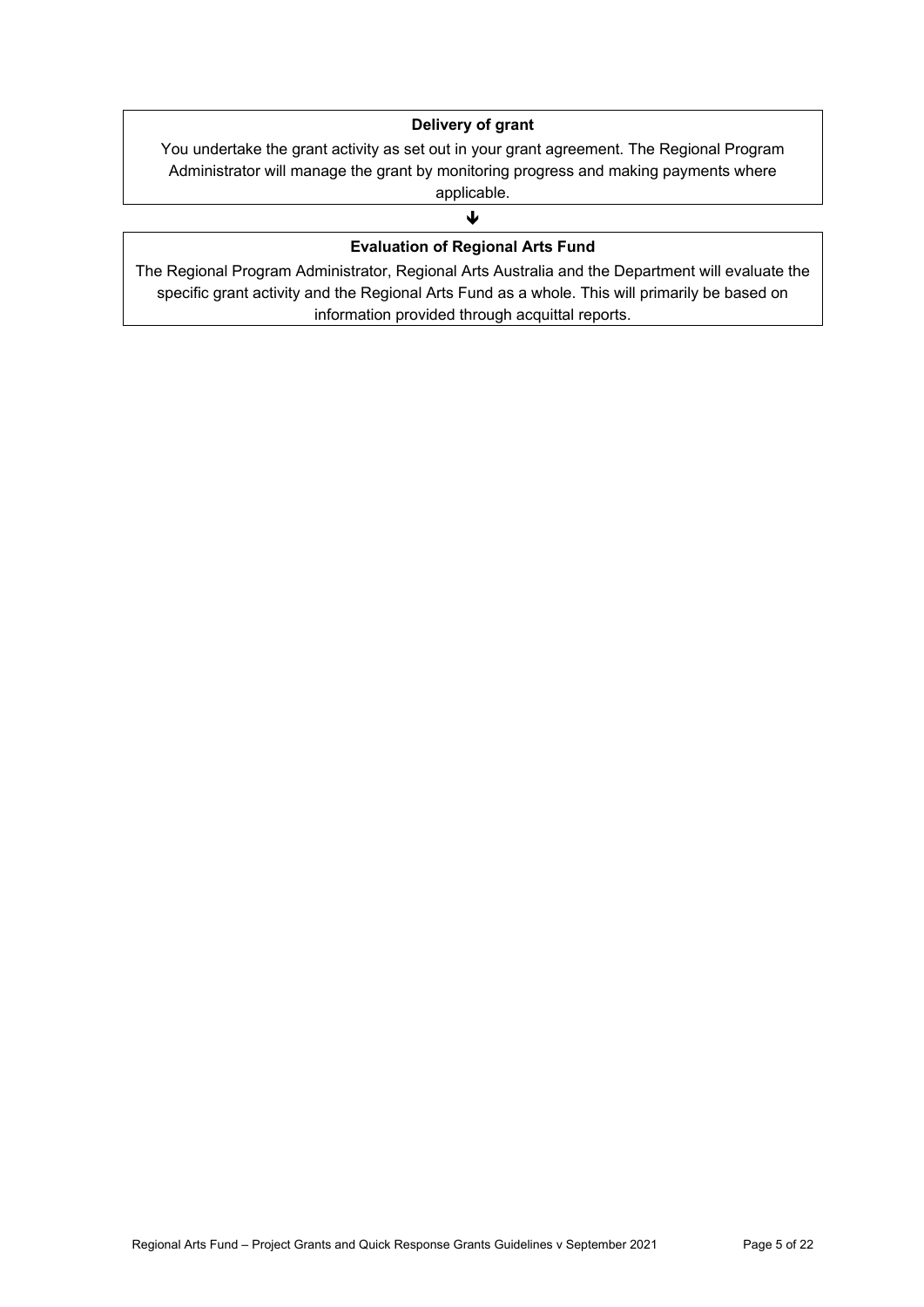## **1.1 Introduction**

These guidelines contain information about Regional Arts Fund Project Grants and Quick Response Grants.

You must read these guidelines before filling out an application.

This document sets out:

1

- the purpose of the grant opportunity
- the eligibility and assessment criteria
- how grant applications are considered and selected
- how grant activities will be monitored and evaluated
- responsibilities and expectations in relation to the grant opportunity.

## 2. About the Regional Arts Fund

The Regional Arts Fund is an ongoing program that provides approximately \$3.6 million per year to support artists and communities in regional and remote areas. The Regional Arts Fund is part of the Australian Government's Arts and Cultural Development Program that supports participation in, and access to, Australia's arts and culture through developing and supporting cultural expression. The Regional Arts Fund is managed by Regional Arts Australia on behalf of the Australian **Government** 

Regional Arts Australia contracts regional arts organisations (Regional Program Administrators) in each state and territory to deliver the program and award grants to artists, arts workers and organisations.2 Regional Arts Australia and Regional Program Administrators also deliver projects of a strategic nature.

The objectives of the Regional Arts Fund are to support and promote participation in, and access to, Australia's arts and culture in regional and remote Australia, and through doing so:

- 1. encourage and support sustainable economic, social and cultural outcomes in regional communities;
- 2. develop partnerships and networks which leverage financial and/or in−kind support for regional arts projects and encourage ongoing collaboration;
- 3. develop audiences and broaden community engagement with the arts;
- 4. increase employment and professional development opportunities for, and raise the profile of, regional and remote artists; and
- 5. support quality and viability of artistic and cultural activity.

To achieve these objectives, the Regional Arts Fund will award grants for projects and programs benefiting regional and remote areas.

The program is undertaken according to the *Commonwealth Grants Rules and Guidelines*  (CGRGs) www.finance.gov.au/government/commonwealth-grants/commonwealth-grants-rulesand-guidelines.

<sup>2</sup> Please refer to the contact table on p.1 for details of the Regional Program Administrator in your state or territory.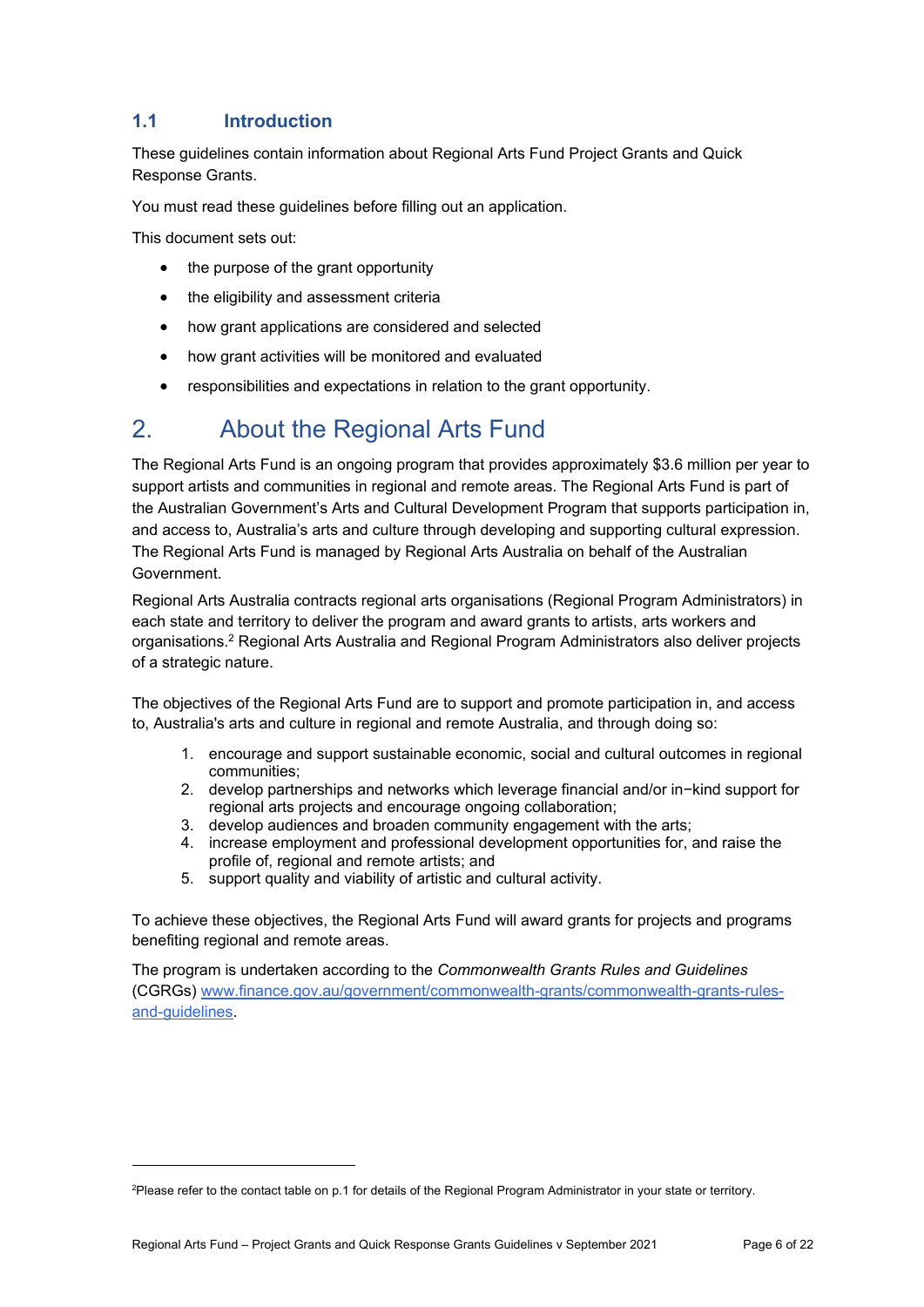### **2.1 About the Project Grants and Quick Response Grant opportunities**

These guidelines cover funding for grants through two funding streams:

- Project Grants, for arts projects, professional development for artists and arts workers, and community capacity building projects
- Quick Response Grants, for small arts projects, professional development for artists and arts workers, and community capacity building projects

Projects will address the objectives of the program and will contribute to making the arts accessible to communities across Australia regardless of location, whether as participant or consumer.

These guidelines apply to all states and territories. Arrangements for the ACT are included at item 13 of these guidelines.

From time to time, Project Grants and Quick Response Grants may be targeted towards particular strategic goals, such as responding to national emergencies or significant events. The Australian Government Minister with responsibility for the arts (the Minister) may issue a 'Program Strategy Statement' to Regional Arts Australia indicating the Government's strategic focus for regional arts in achieving the program's objectives, to apply until the statement is updated. The 'Program Strategy Statement' may indicate that the program should focus on a particular area, such as youth arts, to further the objectives of the program. Any 'Program Strategy Statement' will be available on the Regional Program Administrator's website in your state or territory.

# 3. Grant amount and grant period

## **3.1 Grants available**

The Australian Government will provide approximately \$22 million over 6 years for the Regional Arts Fund program. The Department provides this funding to Regional Arts Australia under a grant agreement.

#### Project Grants

You can apply for Project Grants of up to \$30,000. There is no minimum grant amount. Assessors will make decisions around funding allocated to successful applicants, taking into consideration the quantum of funds available in the individual state/territory. You are strongly encouraged to speak with a Regional Program Administrator Program Officer, especially if you are applying for grants greater than \$20,000 as a large funding request may be unrealistic where the available funds are limited.

In exceptional circumstances, you may be permitted to apply for larger grants. You should keep in mind that the Regional Arts Fund supports a diverse range of high-quality projects that deliver outcomes in regional areas. To remain competitive, all applications for funding must include realistic budgets and represent value with money. Funding applications are assessed against other applications on a competitive basis.

Funding is available through annual or multi-year agreements, subject to available funds. Multi-year funding is only available to support the development and delivery of a single project across financial years (to a maximum of \$30,000 per year). Applicants seeking multi-year funding will be required to provide a strongly argued business case demonstrating the need for, and benefits of, multi-year support and additional budget information.

#### Quick Response Grants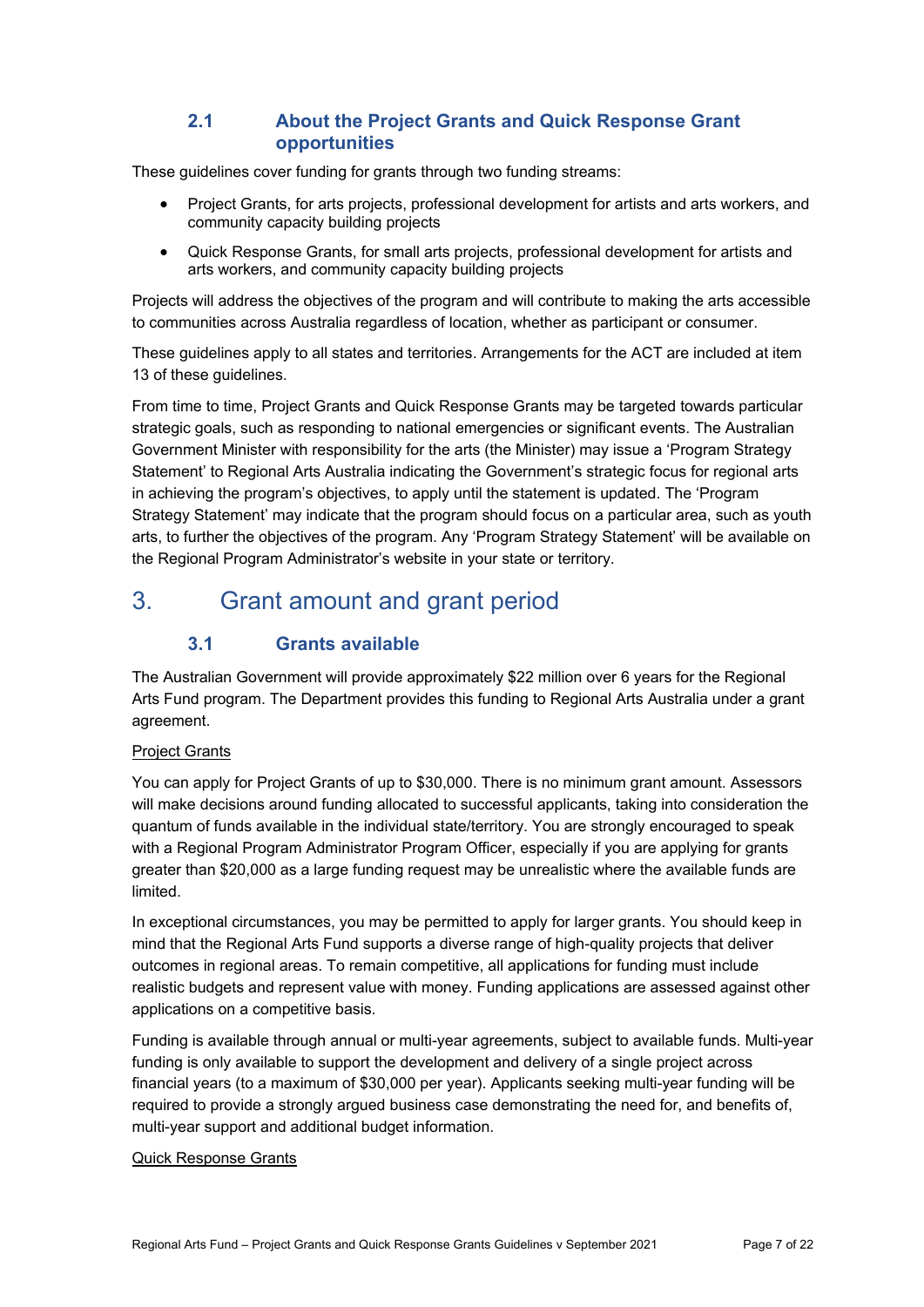You can apply for Quick Response Grants up to \$3,000 for individuals and \$5,000 for organisations. There is no minimum grant amount. Assessors will make decisions around funding allocated to successful applicants, taking into consideration the quantum of funds available in the individual state/territory. In exceptional circumstances, applicants located in very remote areas may be permitted to apply for larger grants. Funding applications are assessed against other applications on a competitive basis. To remain competitive, all applications for funding must include realistic budgets and represent value with money.

## **3.2 Grant period**

The maximum grant period for Project Grants is two years and for Quick Response Grants is one year.

You must complete your project by the date specified in your grant agreement.

# 4. Eligibility criteria

Your application can only be considered if you satisfy all the eligibility criteria.

### **4.1 Who is eligible to apply for a grant?**

To be eligible you must:

- $\bullet$  be an individual or Australian incorporated organisation or local government organisation<sup>3</sup>
- have an active Australian Business Number (ABN) that is registered to your name and location
- if required by the Australian Tax Office, be registered for the purposes of GST
- not have any outstanding reports, acquittals or serious breaches relating to any Australian Government funding or funding from a state or territory Regional Program Administrator. A serious breach is one that has resulted in, or warrants, the termination of a grant agreement.

Unincorporated groups are eligible for funding if auspiced by an organisation that meets the above criteria. See Section 7.1 for details on applying through an auspicing body.

If you are under 18, you must be auspiced by a person over 18 with an active ABN.

Schools are only eligible to apply if they are located in a very remote area (MM 7) as defined using the Modified Monash Model available at www.health.gov.au/health-workforce/health-workforceclassifications/modified-monash-model.

If you are uncertain whether your organisation or project is eligible please contact the Regional Program Administrator prior to submitting your application.

### **4.2 Who is not eligible to apply for a grant?**

You are not eligible to apply if you are:

- an unincorporated organisation not auspiced by an organisation that meets the eligibility criteria
- a for profit company

1

 $3$  Applicants from the Australian external territories, such as Norfolk Island, are eligible to apply.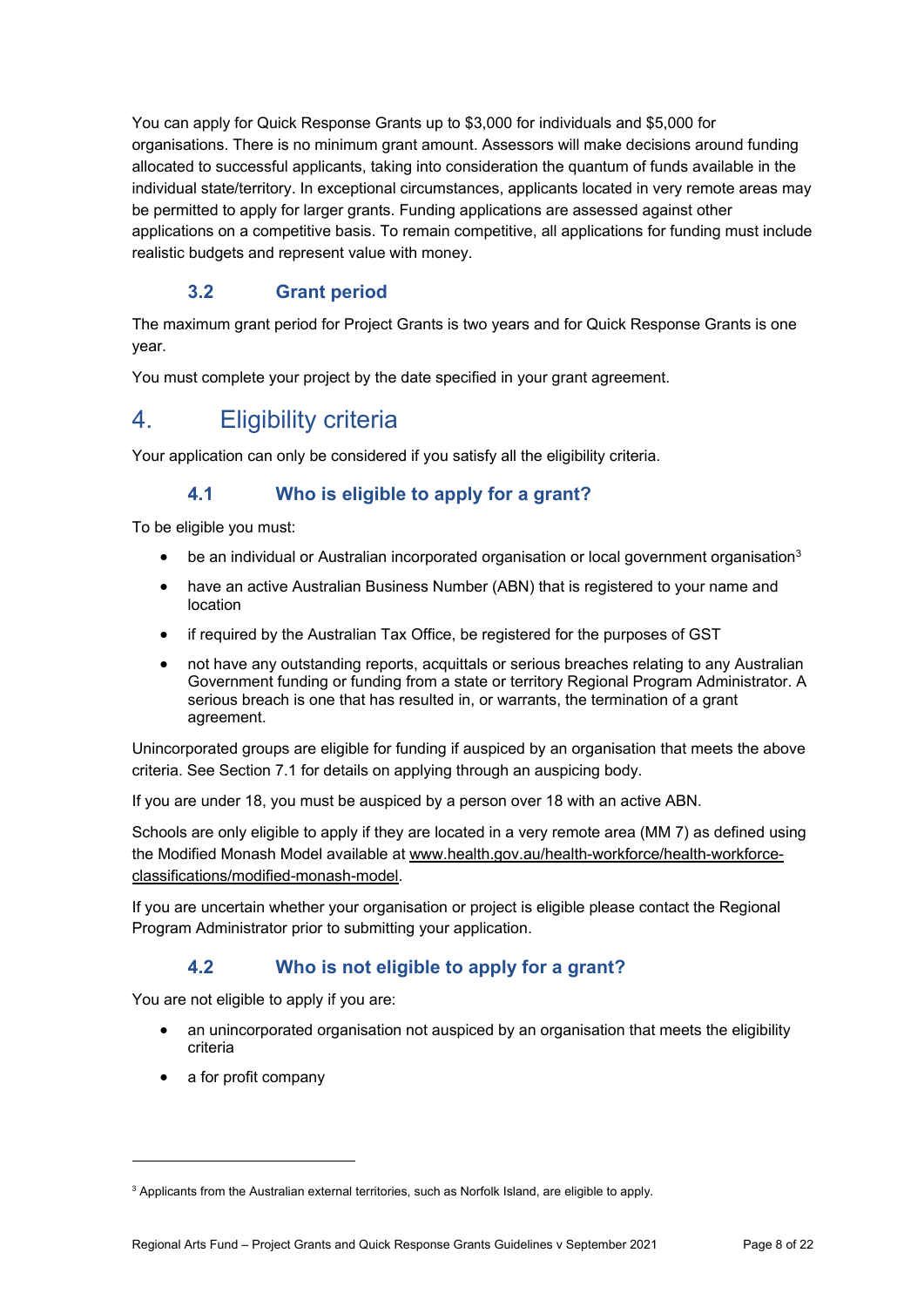- an organisation or individual based outside of regional or remote Australia (see below 5.2 Eligible Locations)
- an Australian Government or state government entity (except for schools in very remote areas (MM 7))
- a Regional Program Administrator<sup>4</sup> or a Regional Program Administrator employee directly involved in the delivery of the Regional Arts Fund
- for Quick Response Grants, an individual or organisation who has already received a Regional Arts Fund Quick Response Grant in the same financial year
- for Project Grants, an individual or organisation who has already received a Regional Arts Fund Project Grant in the same financial year
- for Project Grants, an individual or organisation who has already received multi-year funding for a Regional Arts Fund Project Grant taking place in the same financial year

These eligibility criteria are subject to change, based on Australian Government policy. Should the eligibility criteria change the grant guidelines will be re-published.

## 5. What the grant money can be used for

### **5.1 Eligible grant activities**

#### Project Grants

Project Grants will fund high-quality arts projects benefitting regional or remote artists, arts workers, audiences and communities.

The focus of the project could include any area of creative practice, multiple artforms or crossdisciplinary practice.

#### Quick Response Grants

1

Quick Response Grants will fund professional development opportunities for artists and arts workers or small project opportunities. The program supports immediate need that arises where the activity is unable to be planned for or supported in other funding rounds, for example taking up professional development, skills development or small project opportunities at short notice.

### **5.2 Eligible locations**

Organisations or individuals based in metropolitan locations are not eligible. However metropolitan organisations or individuals can partner with a regional organisation/community. In these circumstances, the regional organisation/community should submit the application. Projects principally benefitting metropolitan locations are not eligible for funding.

To determine eligible locations the program uses the Modified Monash Model. Under the Modified Monash Model, Regional Arts Fund funding cannot principally benefit a location classified as MM 1 (major cities). To check if your project is taking place in an eligible location, visit the Health Workforce Locator at www.health.gov.au/resources/apps-and-tools/health-workforce-locator and follow the directions below:

- Enter your address into the 'Address' box at the left-hand side of the page
- Tick the box beside 'Modified Monash Model', selecting the most recent year

<sup>&</sup>lt;sup>4</sup> As per the Regional Program Administrator list on page 1 of these Guidelines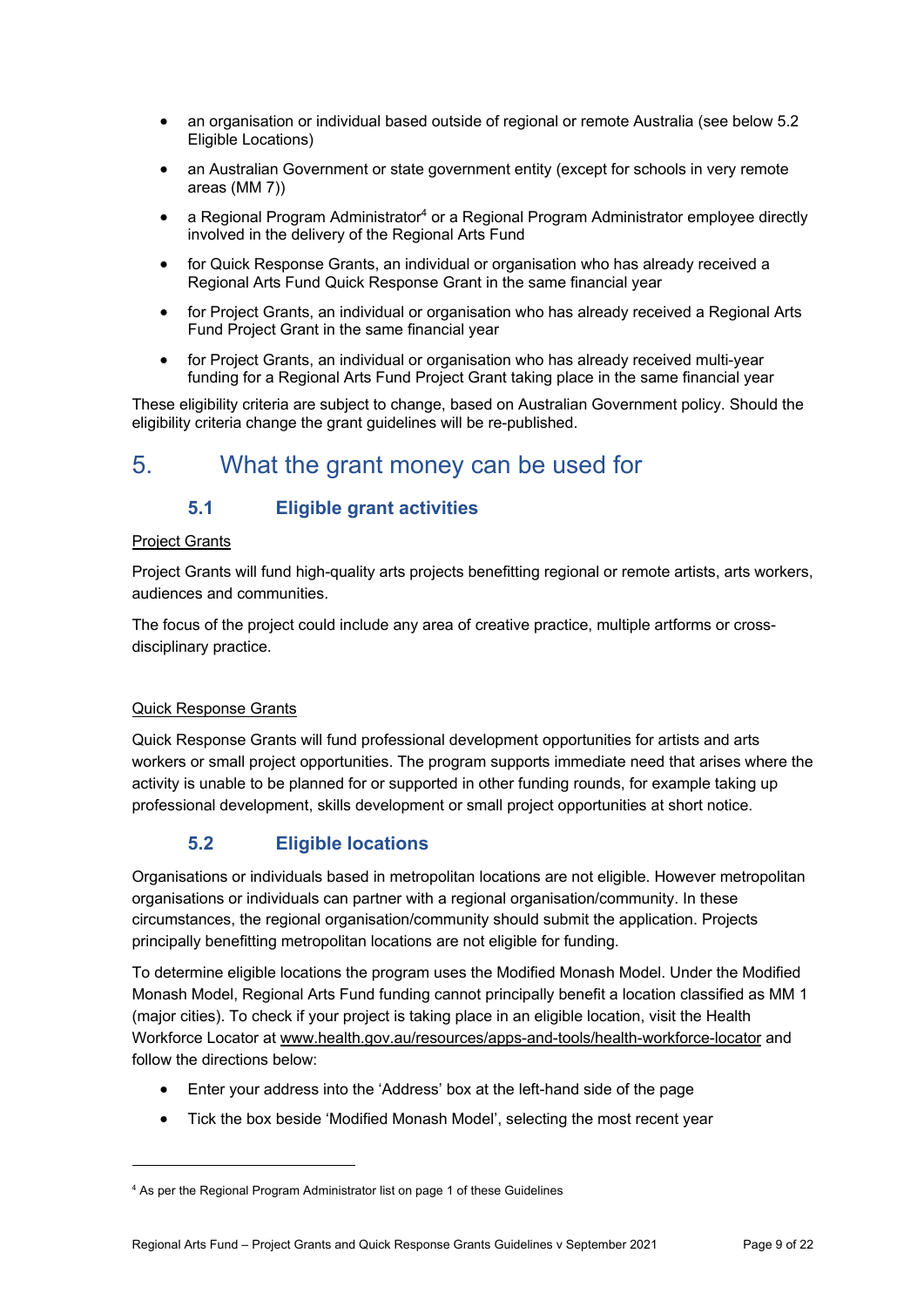- Press 'Search location'
- All locations with Codes from MM 2 to MM 7 are eligible under the Regional Arts Fund.

#### **5.3 Eligible expenditure**

Regional Arts Fund grant funds may be used toward the cost of producing the project including but not limited to:

- artist fees (artists should be appropriately paid)
- travel costs (including international)
- materials
- venue hire
- equipment hire
- insurance
- project administrative costs
- disability access costs

Purchase of assets up to \$5,000 will only be considered where it is demonstrated to be more cost effective than hire. You can only spend grant funds on eligible grant activities as defined in the grant details in your grant agreement.

#### **5.4 What the grant money cannot be used for**

The Regional Arts Fund will not fund the following activities:

- a project principally benefitting a major city or metropolitan location (MM 1)
- funded activity that will commence before funding is approved
- components of projects that are also funded by other programs administered by the Australian Government or other state and local government agencies.
- projects which do not substantially align with and further the objectives of the Regional Arts Fund. See Section 2.
- touring projects from major cities (MM 1), such as tours of performances and exhibitions
- curriculum based activities, including for primary, secondary or tertiary courses
- competitions, prizes or awards
- ongoing activities of collecting institutions

Expenditure items that are not eligible include:

- ongoing core administration costs of the applicant organisation
- infrastructure costs including building or fitting out permanent structures

## 6. The assessment criteria

Providing quality information that is clear and concise within the available word limits is essential. Templates for budgets, work plans and addressing assessment criteria will be provided in the application form.

You will need to address all of the following five assessment criteria in your application. All assessment criteria are given equal weighting.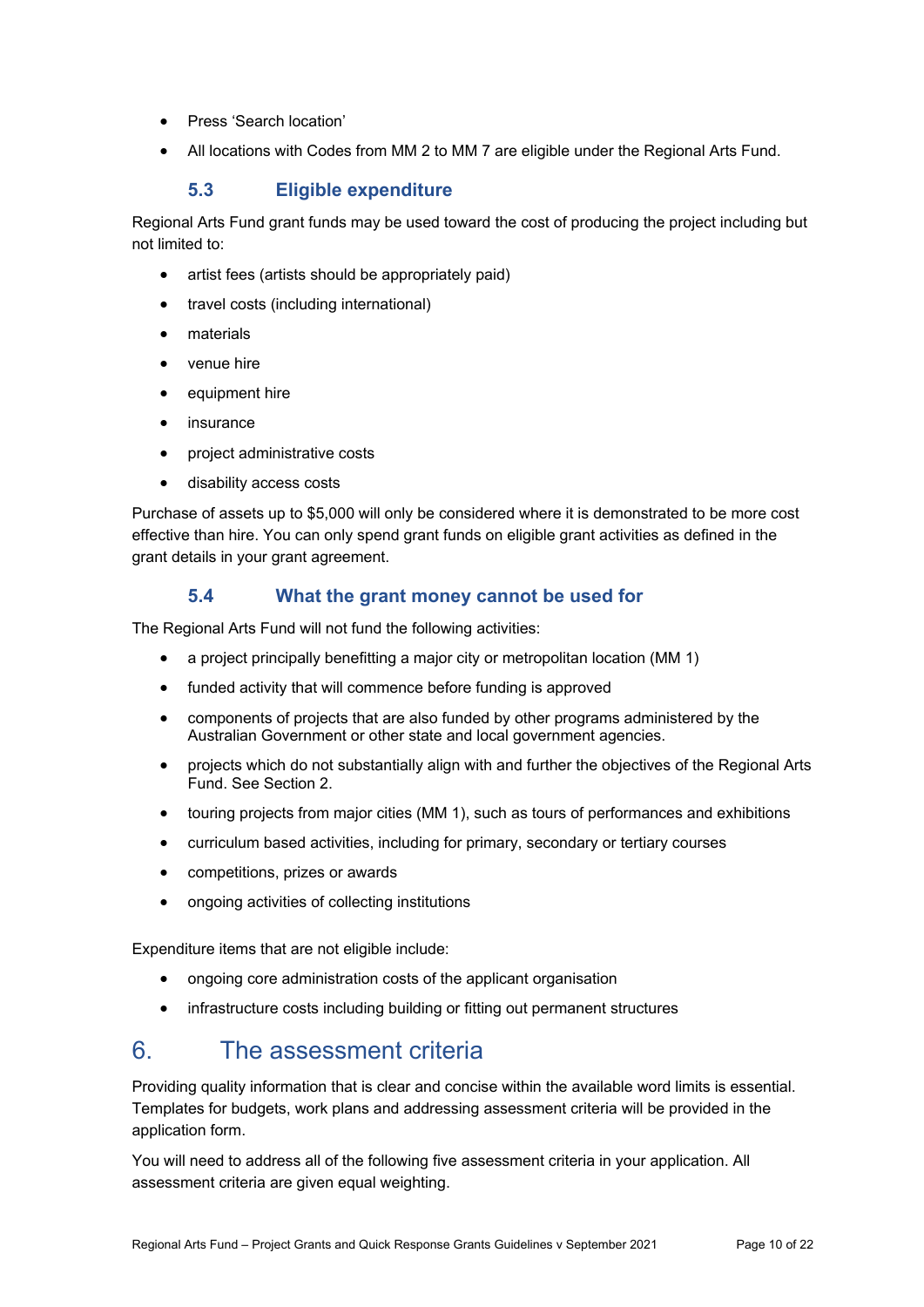The amount of detail and supporting evidence you provide in your application should be relative to the size, complexity and grant amount requested. All applications for funding must include realistic budgets and represent value with money<sup>5</sup>.

#### **Criterion 1 – Impact**

#### **Encourage and support sustainable economic, social and cultural outcomes in regional communities.**

Where applicable, you should demonstrate this through identifying:

- long term outcomes
- demonstrated need for the project in community
- creation of opportunities for future arts and cultural activity
- sustainable economic benefits (eg tourism, employment of artists)
- sustainable social benefits (eg health, social cohesion, access, health and wellbeing)

#### **Criterion 2 - Support and Partnerships**

#### **Develop partnerships and networks which leverage financial and/or in−kind support for regional arts projects and encourage ongoing collaboration.**

Where applicable, you should demonstrate this through identifying:

- community support and engagement
- financial and project partners
- level of co-contribution (cash and/or in-kind)
- development of networks, collaborations and partnerships

#### **Criterion 3 - Reach**

#### **Develop audiences and broaden community engagement with the arts**

Where applicable, you should demonstrate this through identifying:

- access to social and cultural development opportunities for diverse communities, practitioners, participants and/or audiences
- opportunities for community members or groups to participate in the arts
- development of audiences by attracting new attendees/participants
- development of audiences by extending their experience of the arts
- geographical spread of the project

#### **Criterion 4 – Opportunity**

1

#### **Increase employment and professional development opportunities for, and raise the profile of, regional and remote artists.**

Where applicable, you should demonstrate this through identifying:

- employment opportunities for regional artists or arts workers
- profile raising of regional artists or arts workers

<sup>&</sup>lt;sup>5</sup> See glossary for an explanation of 'value with money'.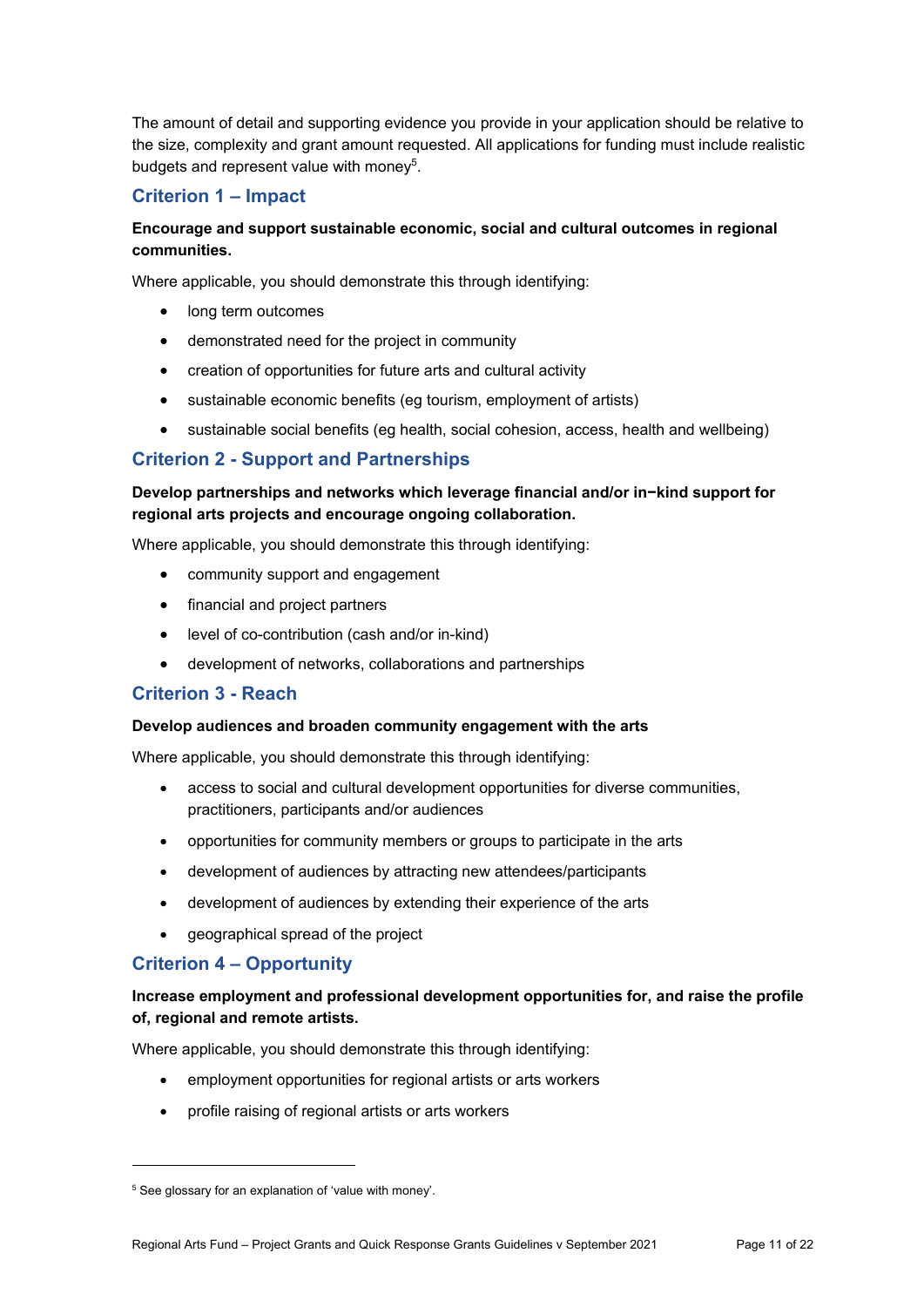- opportunity for an artist to access an exceptional or rare opportunity
- skills development

#### **Criterion 5 – Quality & Viability**

#### **Support quality and viability of artistic and cultural activity.**

Where applicable, you should demonstrate this through identifying:

- experience/calibre of the applicant organisation/individual in the relevant field
- strength of outcomes relevant to scope of project
- skills, expertise/calibre of the key personnel including participating artists
- benefits to project participants
- benefits to audiences, the arts and cultural sector and the Australian community
- need for funding support
- quality and viability of project plan, timeline and budget
- all personnel are appropriately paid and these details are outlined in the project budget

## 7. How to apply

You must read these guidelines before you submit an application.

You are responsible for ensuring that your application is complete and accurate. Giving false or misleading information will exclude your application from further consideration. Incomplete applications will be considered ineligible.

To apply for funding under the Project Grants or Quick Response Grants streams, you are required to apply to the Regional Program Administrator located in the state or territory where the applicant resides. For projects that benefit multiple states or territories or for applicants located in the Australian external territories, please contact Regional Arts Australia.

You must submit your grant application on the application form, which is available online through SmartyGrants at a link on the Regional Program Administrator's website. You will receive an email from SmartyGrants acknowledging receipt of your application once it has been submitted.

You must address all of the eligibility and five assessment criteria to be considered for a grant. Please complete each section of the application form and make sure you provide the requested information. The application form has been designed to assist you to demonstrate how your proposal meets the program's objectives and address the assessment criteria.

As part of the application, you will be required to complete a project work plan and detailed budget.

You may be asked for clarification or additional information if an error is found or information is found to be missing. The Regional Program Administrator can refuse to accept any additional information from you that would change your submission after you have submitted your application.

### **7.1 Applications through auspice bodies**

If you are an unincorporated organisation then you must arrange for a legal entity that meets the eligibility criteria in section 4 to auspice your application. All activities undertaken must have the support and approval of the auspice body.

You and your auspice body should be aware that the auspice body will need to enter into a legally binding grant agreement with the Regional Program Administrator. The auspice body will be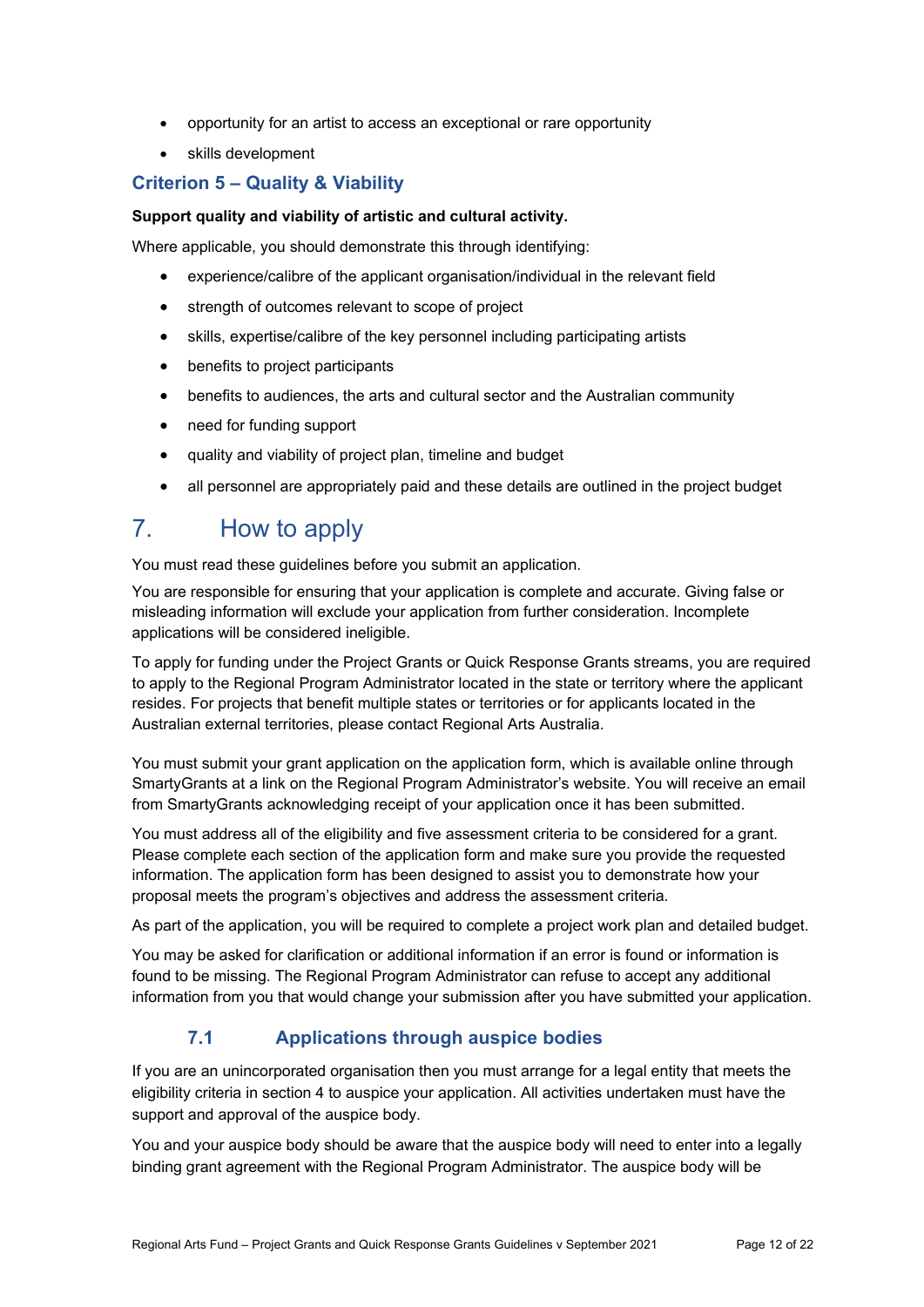responsible for meeting the obligations set out in the agreement as well as managing, reporting on and acquitting the funding.

If you are applying as an individual and are under 18, you will be required to get an individual over 18, with an active ABN, to auspice your application. The individual auspicing your application should be aware that they will need to enter into a legally binding grant agreement with the Regional Program Administrator. The individual auspicing your application will be responsible for meeting the obligations set out in the agreement as well as managing, reporting on and acquitting the funding.

## **7.2 Attachments to the application**

Any supporting documentation for Quick Response Grants and Project Grants must be uploaded to the online SmartyGrants application form. There are instructions in the application form to help you.

## **7.3 Timing of grant opportunity processes**

#### Quick Response Grants

Quick Response Grants are delivered each year from February to November, and are batched for assessment at the end of each month. Projects must commence between 2 and 12 weeks from the closing date of the round you are applying in.

#### Project Grants

Regional Program Administrators decide on the timing and number of funding rounds offered each year (minimum one Project Grant round per annum), following agreement from Regional Arts Australia in consultation with the Department. Further information on the timing of funding rounds is available on the Regional Program Administrator's website.

Applications can only be submitted between the published opening and closing dates.

Please note that late applications for Quick Response Grants and Project Grants will only be accepted where there are exceptional circumstances. You cannot change your application after the grant opportunity has closed.

### **7.4 Questions during the application process**

If you have any questions during the application period, please contact the Regional Program Administrator in your state or territory.<sup>6</sup>

## 8. The grant selection process

### **8.1 Assessment of grant applications**

Each application is assessed against the eligibility criteria listed in Section 4.

Eligible applications are then assessed on their merits against the assessment criteria (see Section 7) and against other applications, through an open competitive grant process. An application is assessed on its merits, based on:

how well it meets the criteria

1

- how it compares to other applications
- whether it provides value with relevant money.

<sup>&</sup>lt;sup>6</sup> Please refer to the contact table on p.1 for details of the Regional Program Administrator in your state or territory.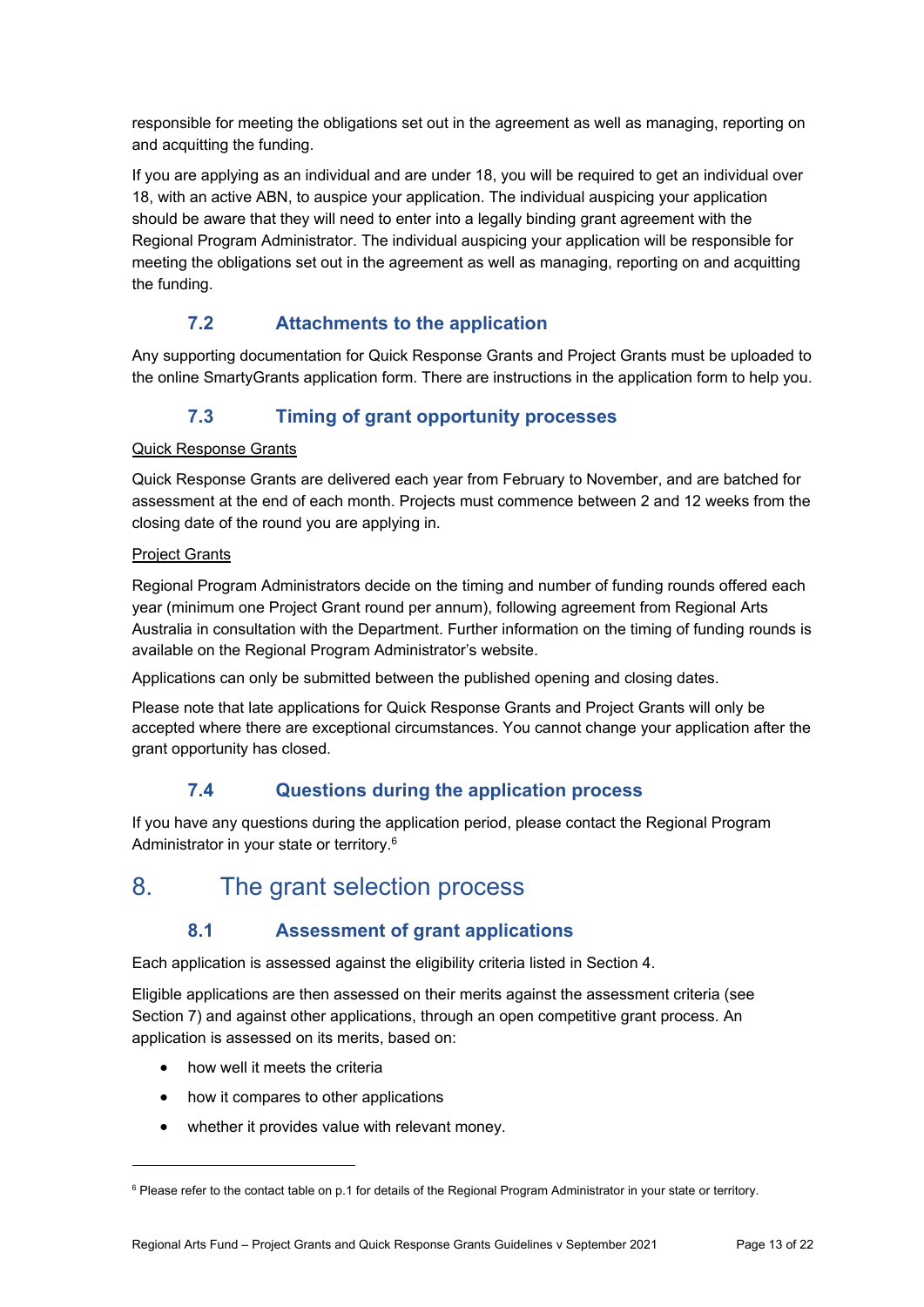When assessing the extent to which the application represents value with relevant money, the panel will have regard to:

- the overall objective/s to be achieved in providing the grant
- the relative value of the grant sought
- the alignment of the geographic location of the application with the identified priorities
- the demonstration of the evidence in the application contributing to the outcomes/objectives of the grant opportunity
- how the grant activities will target groups or individuals.

### **8.2 Who will assess applications?**

Regional Program Administrators will assess the applications against the eligibility criteria. Assessors appointed by the Regional Program Administrators will then assess the eligible applications for Quick Response Grants and Project Grants against the assessment criteria and in the context of the program objectives. The assessors are expected to perform their duties in accordance with the Commonwealth Grant Rules and Guidelines.

### **8.3 Who will approve grants?**

The Regional Program Administrators appoint assessors to decide which grants to approve. Regional Arts Australia will publish on their website the national pool of assessors which is drawn from by the Regional Program Administrators. To protect the integrity of the assessment process, it will not be possible to request the names of individual assessors who assessed your application.

The assessors decide on all matters, including:

- the approval of the grant
- the amount of funding to be awarded
- the terms and conditions of the grant.

Regional Arts Australia and/or the Department can refer a project back to the assessment panel for further consideration if either considers it inconsistent with these guidelines.

# 9. Notification of application outcomes

You will be advised in writing of the outcome of your application no later than 5 business days from the date the round closes for Quick Response Grants (end of each month from February to November) and generally within three months of the date the round closes for Project Grants.

If successful, you will also be advised of any specific terms and conditions attached to the grant and you will be invited to enter into a grant agreement. If you are unsuccessful, the Regional Program Administrator will notify you in writing and provide feedback on request.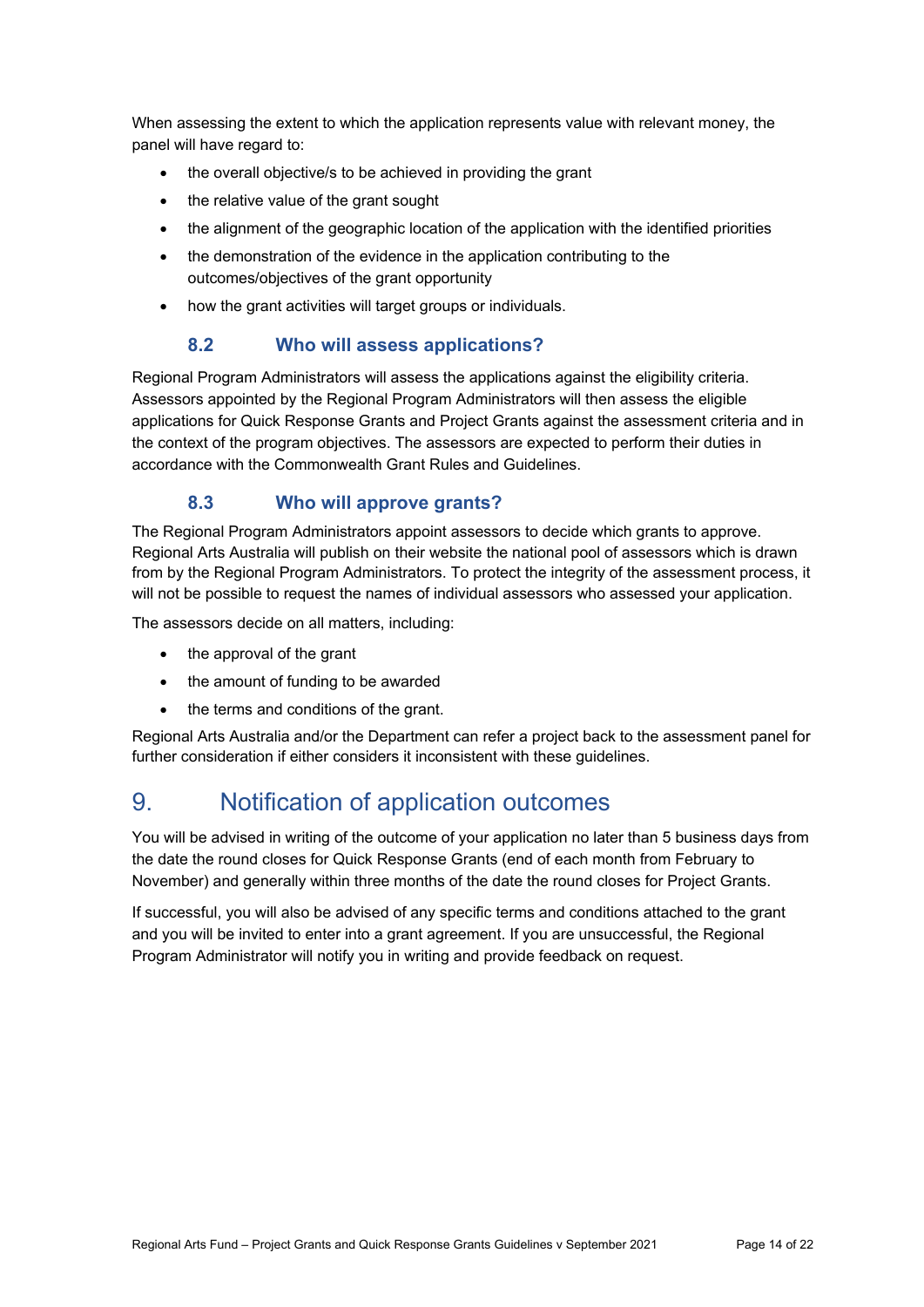# 10. Successful grant applications

## **10.1 The grant agreement**

Successful applicants will be required to enter into a legally binding grant agreement with the Regional Program Administrator in your state/territory. A copy of the standard grant agreement can be found on the Regional Program Administrator's website.

Standard terms and conditions for the grant agreement will apply and cannot be changed. A schedule may be used to outline the specific grant requirements. Any additional conditions attached to the grant will be negotiated with the successful applicant and outlined in the schedule to the grant agreement.

The Regional Program Administrator in your state/territory will negotiate agreements with successful applicants as soon as possible after informing you of the success of your application. If there are unreasonable delays in finalising the grant agreement, the grant offer may be withdrawn and the grant may be awarded to a different applicant.

The project activities should not commence until the grant agreement has been signed by you and the Regional Program Administrator and funding has been received by you.

## **10.2 How the grant will be paid**

The grant agreement will state the grant amount to be paid and the manner of payment.

The amount is final. You will be required to meet additional costs, should they be incurred.

The grant agreement will include an agreed payment schedule. Payments will be made against this schedule following execution of the grant agreement by the Regional Program Administrator and on provision of a correctly rendered tax invoice.

## **10.3 Grant payments and GST**

Payments will be made as set out in the agreement. Payments will be GST inclusive, where applicable. Payments to state, territory and local government agencies do not attract GST.

Additional information regarding GST can be found on the Australian Tax Office website at www.ato.gov.au.

### **10.4 Grant agreement variations**

It is recognised that unexpected events may affect the progress of a project. If you experience any delays or are unable to spend your funds in accordance with your grant agreement for any reason, you must notify the Regional Program Administrator as early as possible to request a variation.

You can request a project variation to:

- adjust project milestones
- extend the timeframe for a reasonable period of time to allow completion of the project
- make minor changes to project activities (only for unforeseeable events)
- make changes to project personnel
- change allocations across approved budget line items (if over 10% of the total grant budget reallocations to approved budget lines under 10% of the total grant do not require formal approval).

If you wish to propose changes to the grant agreement, you must complete a Request for Variation form via SmartyGrants. Contact the Regional Program Administrator for further information.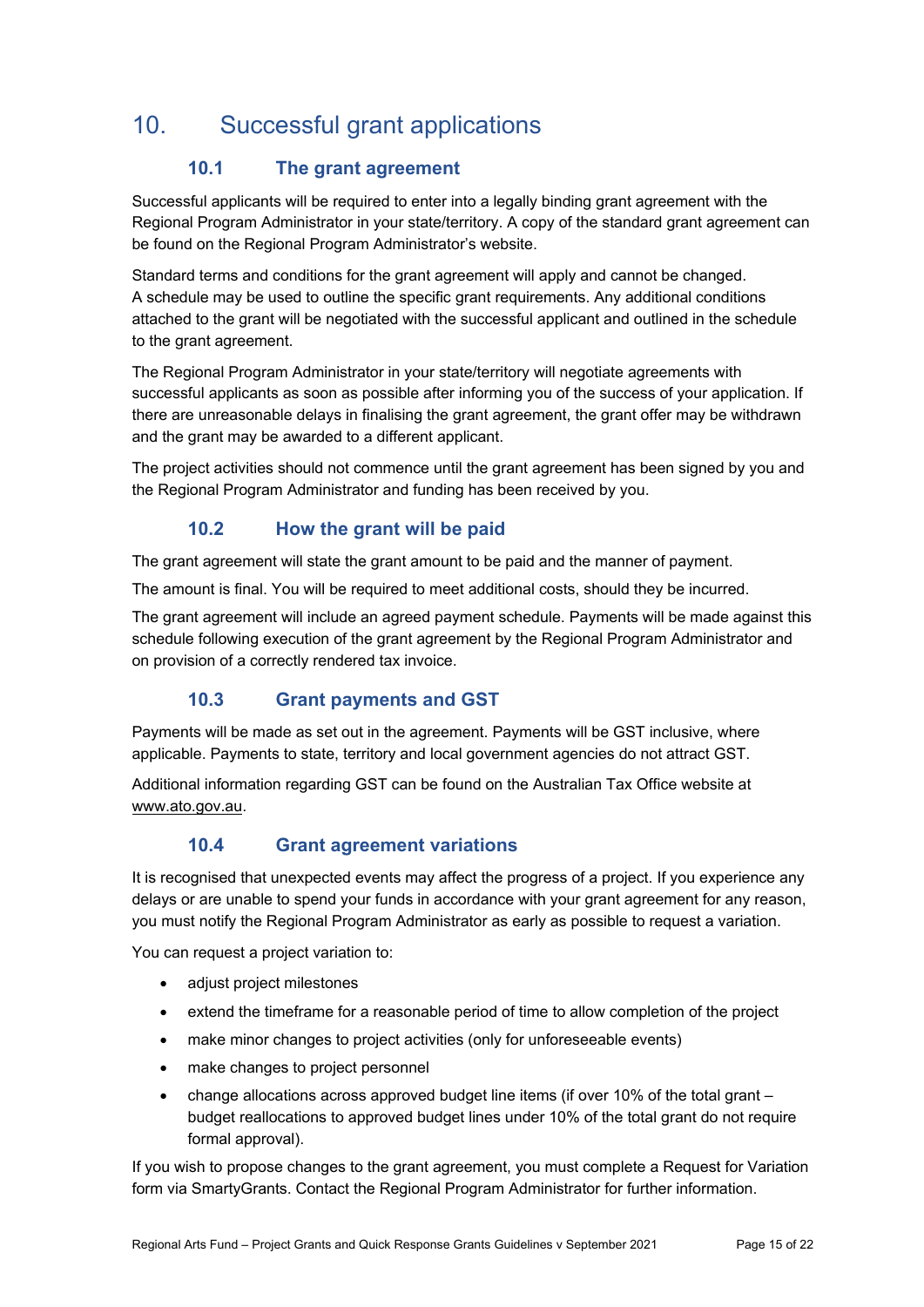You should not assume that a variation request will be successful. Your request will be considered based on factors such as:

- how it affects the project outcome
- whether it is consistent with the Regional Arts Fund objectives and any relevant Australian Government policies.

## 11. Announcement of grants

If your application for a Quick Response Grant or Project Grant is successful, your grant will be listed on the Regional Program Administrator's website and may be listed on Regional Arts Australia's website and in media materials announcing the grants.

The Australian Government Minister responsible for the arts has the option to announce Project Grants.

## 12. How your grant activity is monitored

### **12.1 Your responsibilities**

You are responsible for meeting the terms and conditions of the grant agreement and managing the activity efficiently and effectively. You are also required to comply with record keeping, reporting and acquittal requirements as set out in the grant agreement.

#### **12.2 Responsibilities of the Regional Program Administrator**

The Regional Program Administrator will:

- meet its responsibilities in relation to the terms and conditions set out in your grant agreement
- provide timely administration of the grant
- evaluate the grantee's performance.

The progress of your project will be monitored by assessing the acquittal reports you submit. Occasionally the Regional Program Administrator may need to re-examine claims or seek further information.

#### **12.3 Reporting**

You are required to submit your reports through SmartyGrants.

### **12.4 Progress Reports**

Progress reports will be applicable to any multi-year funding. Your progress report must be submitted by the due date set out in your grant agreement. The progress report is expected to:

- include evidence of progress towards completion of agreed activities
- show the total eligible expenditure against the budget incurred to date.

Grant payments will only be made when satisfactory progress reports are received.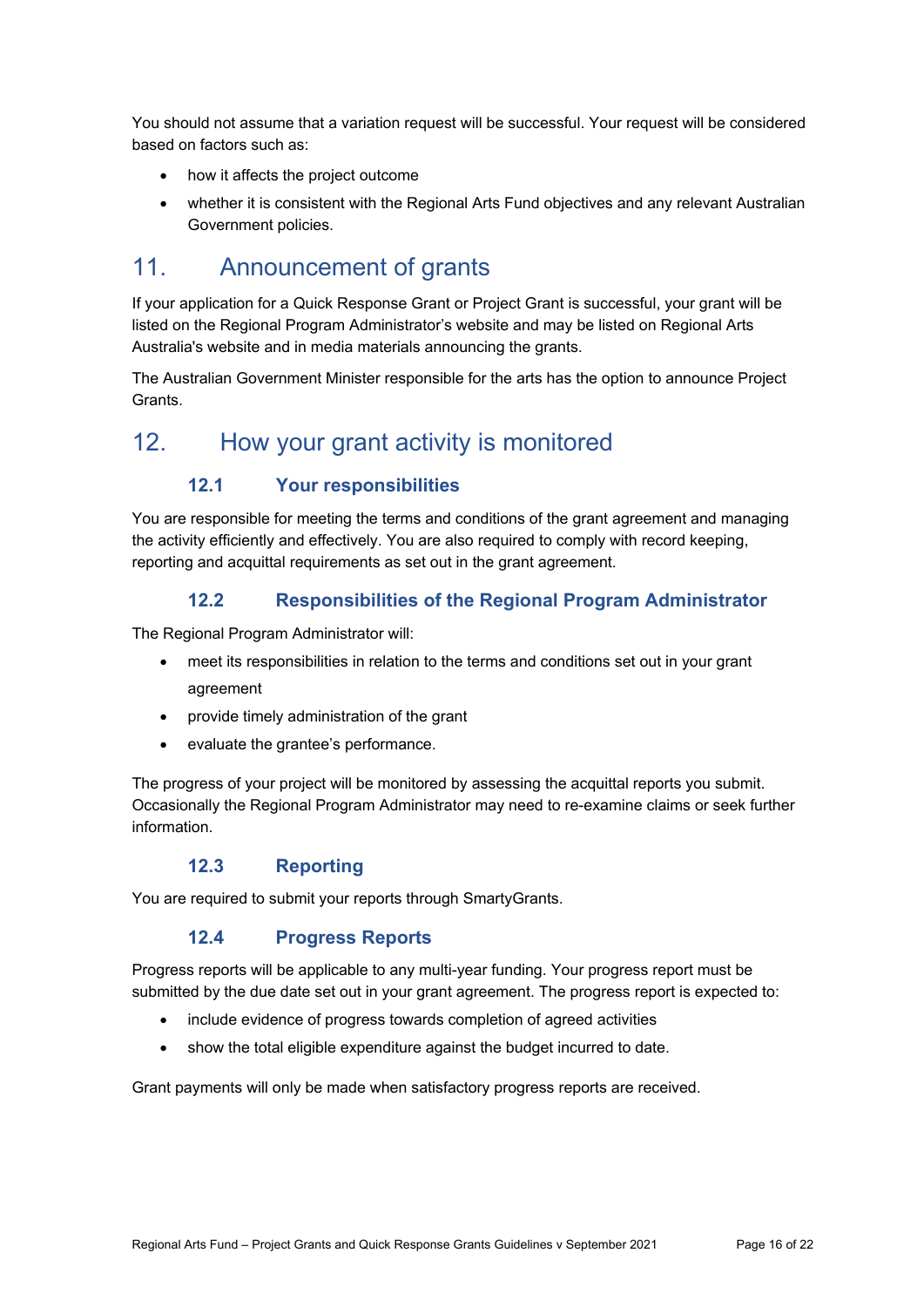## **12.5 Final Reports**

Your final report (acquittal report) must be submitted within 40 business days of completion of the grant activity, unless otherwise stated in your grant agreement. You are expected to report on your project's achievements against agreed objectives including:

- progress against agreed key deliverables
- outcomes of the project
- outcomes of partnerships and collaborations
- expenditure of grant funding against agreed budget
- evidence of acknowledgement of funding
- at least two high quality photos and/or some video of the project.

#### **12.6 Evaluation**

The Department, Regional Arts Australia and the Regional Program Administrator in your state/territory will evaluate the Regional Arts Fund program from time to time to measure how well the outcomes and objectives are being achieved. The evaluation will identify and document the impact of activities and may also include a survey of organisations/individuals which have received funding.

### **12.7 Acknowledgement**

You will be required to identify and maximise opportunities to promote the Australian Government contribution to the project, including through print media, social media and other forms of electronic media.

The Regional Arts Fund logo, Regional Arts Australia logo and relevant Regional Program Administrator logo must be used on published materials related to funded activities under the grant opportunity.

# 13. Funding for the Australian Capital Territory

A small amount of funding is available to the ACT Government (artsACT) to run a modified version of the Regional Arts Fund in the ACT. ArtsACT will submit a proposal outlining the operation of the Regional Arts Fund in the ACT to Regional Arts Australia for approval. Regional Arts Australia will consult with the Department when considering the proposal.

# 14. Probity

The Regional Program Administrator in your state/territory will make sure that the grant opportunity process is fair, according to the published guidelines, incorporates appropriate safeguards against fraud, unlawful activities and other inappropriate conduct and is consistent with the Commonwealth Grant Rules and Guidelines.

**Note:** These guidelines may be changed from time-to-time. When this happens, the revised guidelines will be published on GrantConnect.

### **14.1 Commonwealth Child Safe Framework**

The Royal Commission into Institutional Responses to Child Sexual Abuse highlighted the need for organisations to adopt child safe practices. The Australian Government is working together with its grant recipients to do all it can to ensure the safety of children that staff may come in contact with in the context of their work and activities.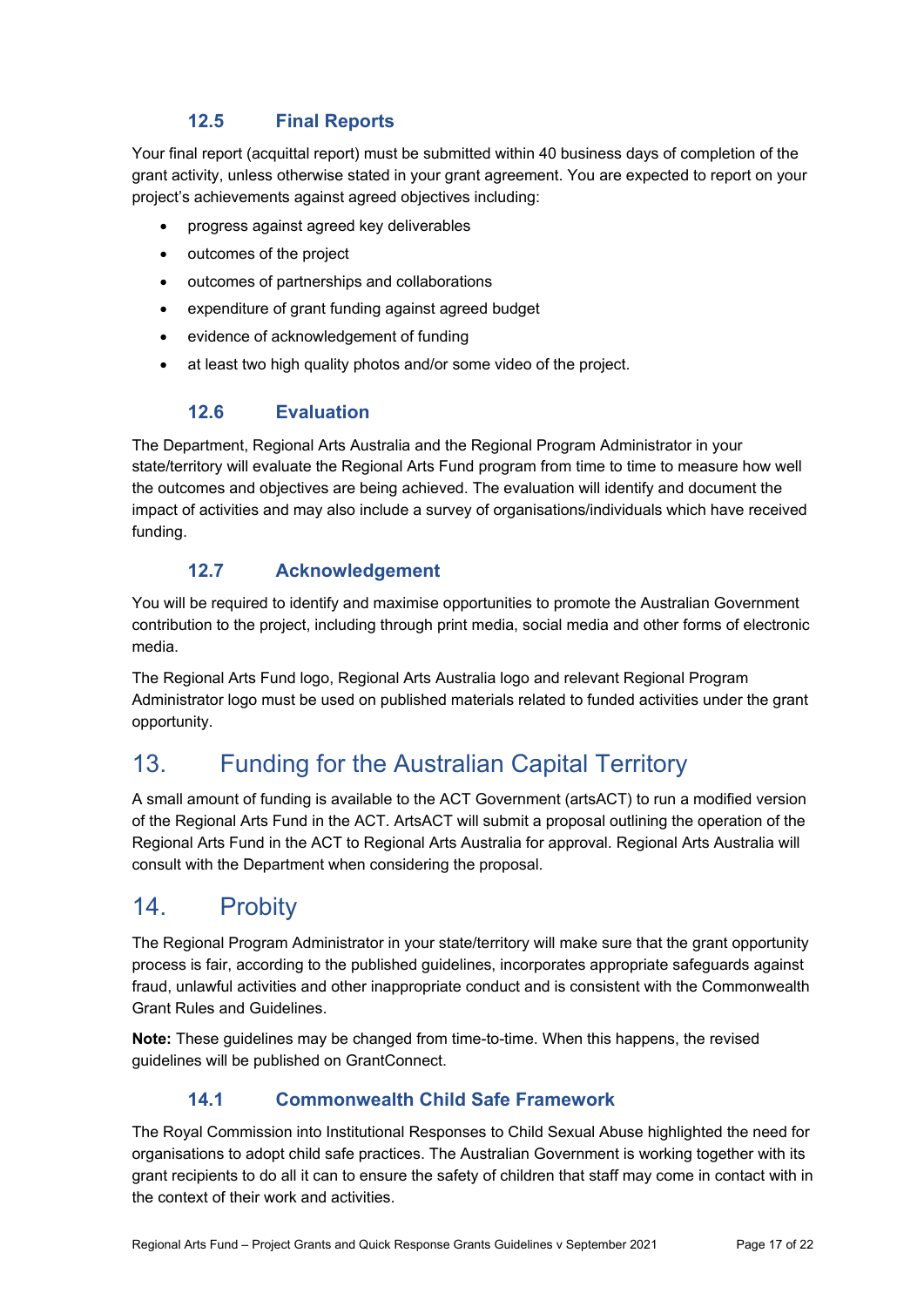If you are successful in receiving funding through the program, your grant agreement will include a provision regarding compliance with applicable state, territory and Commonwealth laws relating to employment or engagement of any project personnel who work with children. The grant agreement will also include a provision regarding complying with applicable state, territory and Commonwealth laws before any project personnel commences an activity that involves vulnerable people.

## **14.2 Protocols for working with Indigenous artists**

Applicants funded under the Regional Arts Fund who are working with Indigenous Australian artists, need to comply with the Australia Council's Protocols for Using First Nations Cultural and Intellectual Property in the Arts: www.australiacouncil.gov.au/programs-and-resources/Protocolsfor-using-First-Nations-Cultural-and-Intellectual-Property-in-the-Arts.

## **14.3 Enquiries and feedback**

Complaints regarding the grant process can be made in writing to the Regional Program Administrator in your state/territory or Regional Arts Australia.

The Department also has a complaints procedure. If you have a complaint, please follow the steps outlined at this link: www.infrastructure.gov.au/department/about/charter.aspx.

It is expected that all communications between applicants, potential applicants, Regional Program Administrators, Regional Arts Australia and the Department are professional. Where this is not the case from any party, this may result in the termination of communications.

## **14.4 Conflicts of interest**

Any conflicts of interest could affect the performance of the grant. There may be a conflict of interest, or perceived conflict of interest, if Regional Program Administrator staff involved in the Regional Arts Fund, external assessors, Regional Arts Australia staff, Department staff, any advisor and/or you or any of your personnel:

- has a professional, commercial or personal relationship with a party who is able to influence the application selection process, such as one of the Regional Program Administrator's staff or an assessment panel member involved in the Regional Arts Fund;
- has a relationship with, or interest in, an organisation or individual which is likely to interfere with or restrict the applicants from carrying out the proposed activities fairly and independently; or
- has a relationship with, or interest in, an organisation or individual from which they will receive personal gain because the organisation or individual receives a grant under the grant program.

You will be asked to declare, as part of your application, any perceived or existing conflicts of interests or that, to the best of your knowledge, there is no conflict of interest.

If there is the possibility of a perceived conflict of interest, applicants should include a statement addressing this and demonstrate why a conflict of interest would not result from the funding of a project, or how the conflict will be managed.

If you later identify an actual, apparent or potential conflict of interest, or one that may arise in relation to your grant application, you must immediately inform the Program Officer in writing.

If the Regional Program Administrator establishes that a conflict of interest exists, it may decide not to consider the application.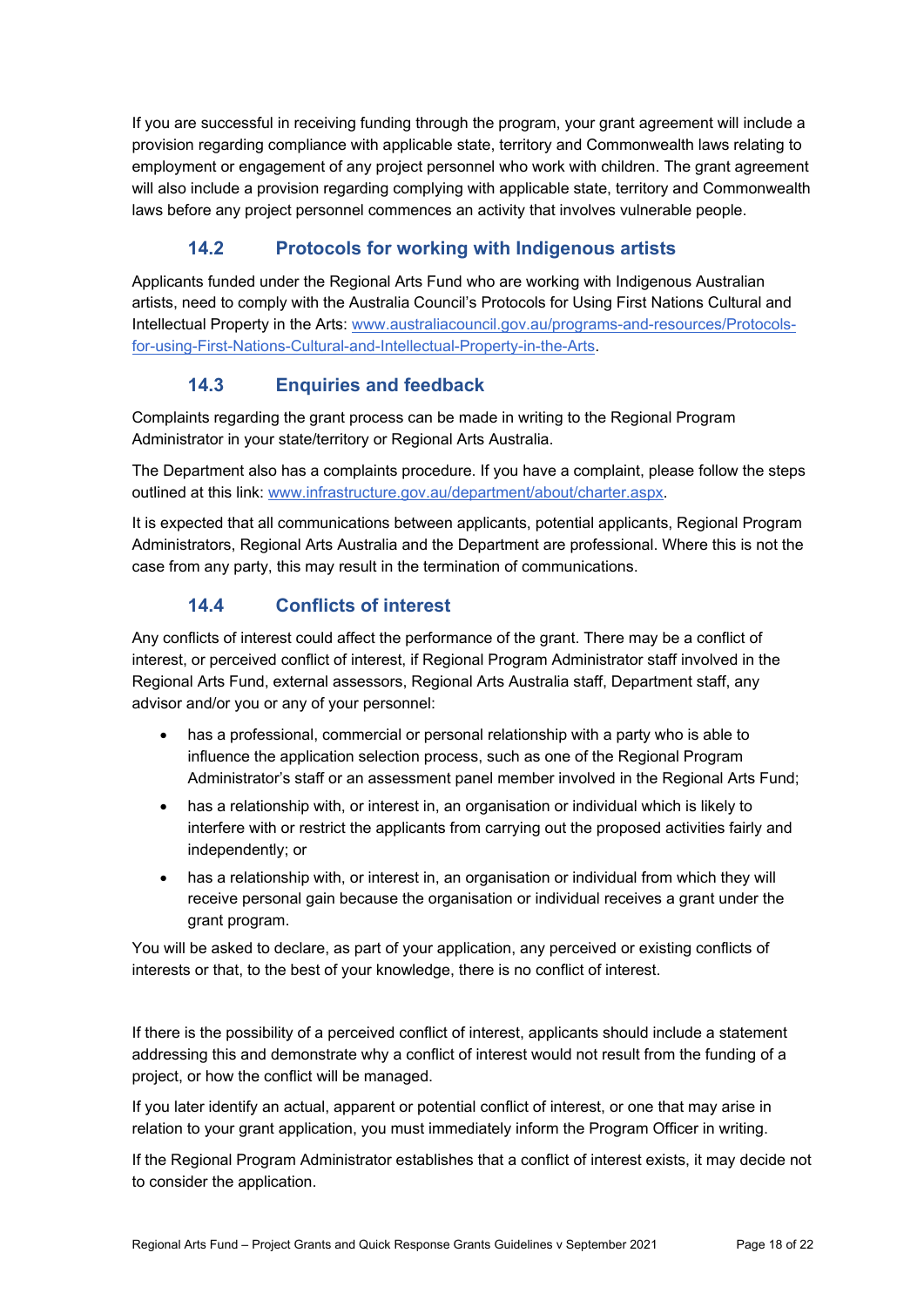Assessors and other officials, including the decision maker must also declare any conflicts of interest.

Conflicts of interest for Australian Government staff will be handled as set out in the Australian Public Service Code of Conduct (Subsection 13(7)) of the *Public Service Act 1999*.)

## **14.5 Privacy**

Your personal information is treated according to the *Privacy Act 1988* and the Australian Privacy Principles. This includes letting you know:

- what personal information the Regional Program Administrator, Regional Arts Australia or Department collects
- why the Regional Program Administrator, Regional Arts Australia or Department collects your personal information
- who the Regional Program Administrator, Regional Arts Australia or Department gives your personal information to

Your personal information can only be disclosed to someone else for the primary purpose for which it was collected, unless an exemption applies.

The Australian Government may also use and disclose information about grant applicants and grant recipients under this grant opportunity in any other Australian Government business or function. This includes disclosing grant information on GrantConnect as required for reporting purposes and giving information to the Australian Taxation Office for compliance purposes.

We may share the information you give us with other Commonwealth entities for purposes including government administration, research or service delivery, according to Australian laws.

As part of your application, you declare your ability to comply with the *Privacy Act 1988* and the Australian Privacy Principles and impose the same privacy obligations on officers, employees, agents and subcontractors that you engage to assist with the activity, in respect of personal information you collect, use, store, or disclose in connection with the activity. Accordingly, you must not do anything, which if done by the Department would breach an Australian Privacy Principle as defined in the Act.

### **14.6 Confidential Information**

Other than information available in the public domain, you agree not to disclose to any person, other than us, any confidential information relating to the grant application and/or agreement, without our prior written approval. The obligation will not be breached where you are required by law, Parliament or a stock exchange to disclose the relevant information or where the relevant information is publicly available (other than through breach of a confidentiality or non-disclosure obligation).

We may at any time, require you to arrange for you; or your employees, agents or subcontractors to give a written undertaking relating to nondisclosure of our confidential information in a form we consider acceptable.

We will keep any information in connection with the grant agreement confidential to the extent that it meets all of the three conditions below:

- 1. you clearly identify the information as confidential and explain why we should treat it as confidential
- 2. the information is commercially sensitive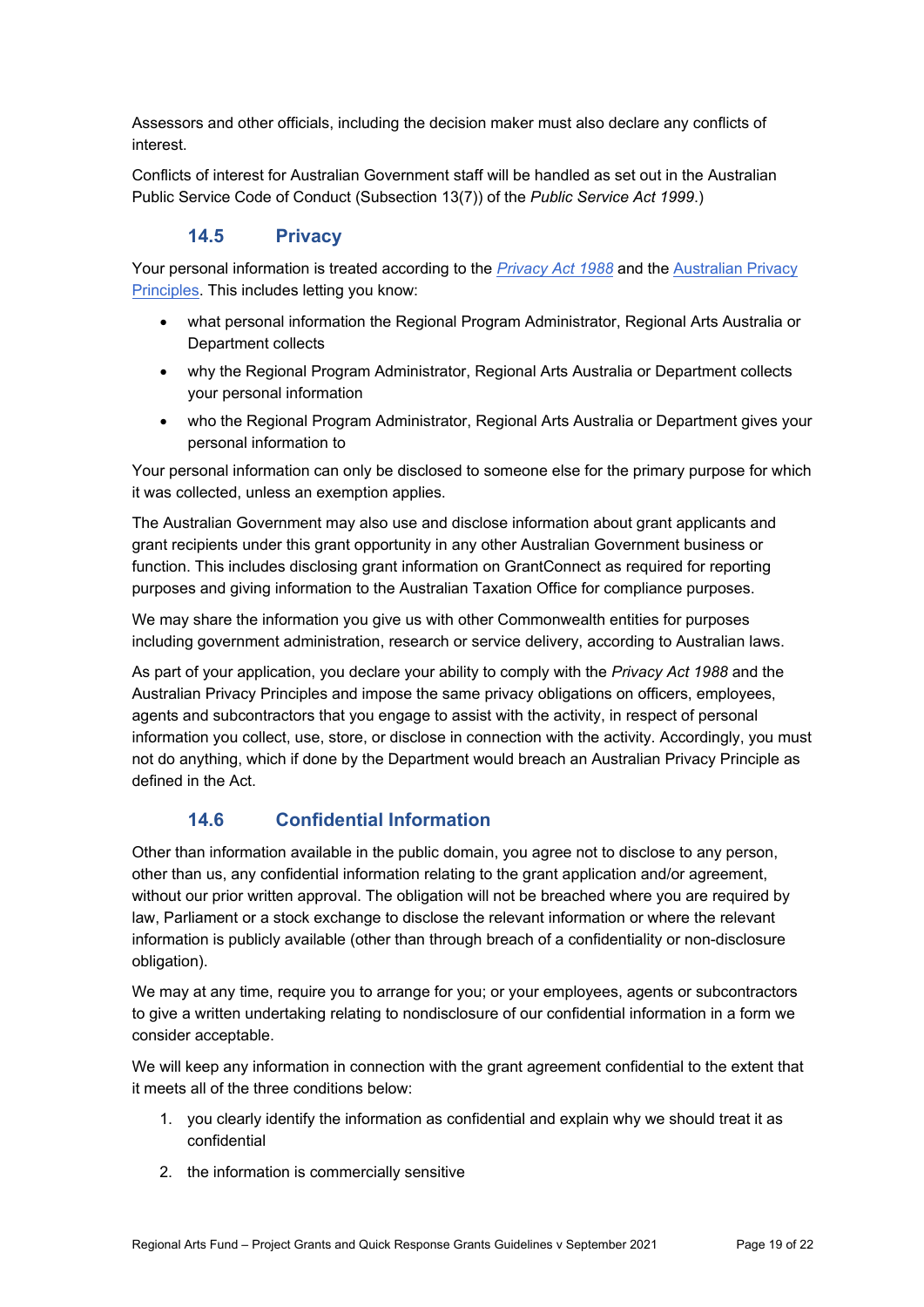3. revealing the information would cause unreasonable harm to you or someone else.

We will not be in breach of any confidentiality agreement if the information is disclosed to:

- Regional Arts Australia and the Department of Infrastructure, Transport, Regional Development and Communications
- Commonwealth employees and contractors to help us manage the program effectively
- employees and contractors of our department so we can research, assess, monitor and analyse our programs and activities
- employees and contractors of other Commonwealth agencies for any purposes, including government administration, research or service delivery
- other Commonwealth, State, Territory or local government agencies in program reports and consultations
- the Auditor-General, Ombudsman or Privacy Commissioner
- the responsible Minister or Parliamentary Secretary, and
- a House or a Committee of the Australian Parliament.

The grant agreement may also include any specific requirements about special categories of information collected, created or held under the grant agreement.

#### **14.7 Freedom of information**

All documents in the possession of the Australian Government, including those about this grant opportunity, are subject to the *Freedom of Information Act 1982* (FOI Act).

The purpose of the FOI Act is to give members of the public rights of access to information held by the Australian Government and its entities. Under the FOI Act, members of the public can seek access to documents held by the Australian Government. This right of access is limited only by the exceptions and exemptions necessary to protect essential public interests and private and business affairs of persons in respect of whom the information relates.

All Freedom of Information requests must be referred to the Freedom of Information Coordinator in writing.

By mail: Freedom of Information Coordinator Department of Infrastructure, Transport, Regional Development and **Communications** GPO Box 594 CANBERRA ACT 2601

By email: foi@infrastructure.gov.au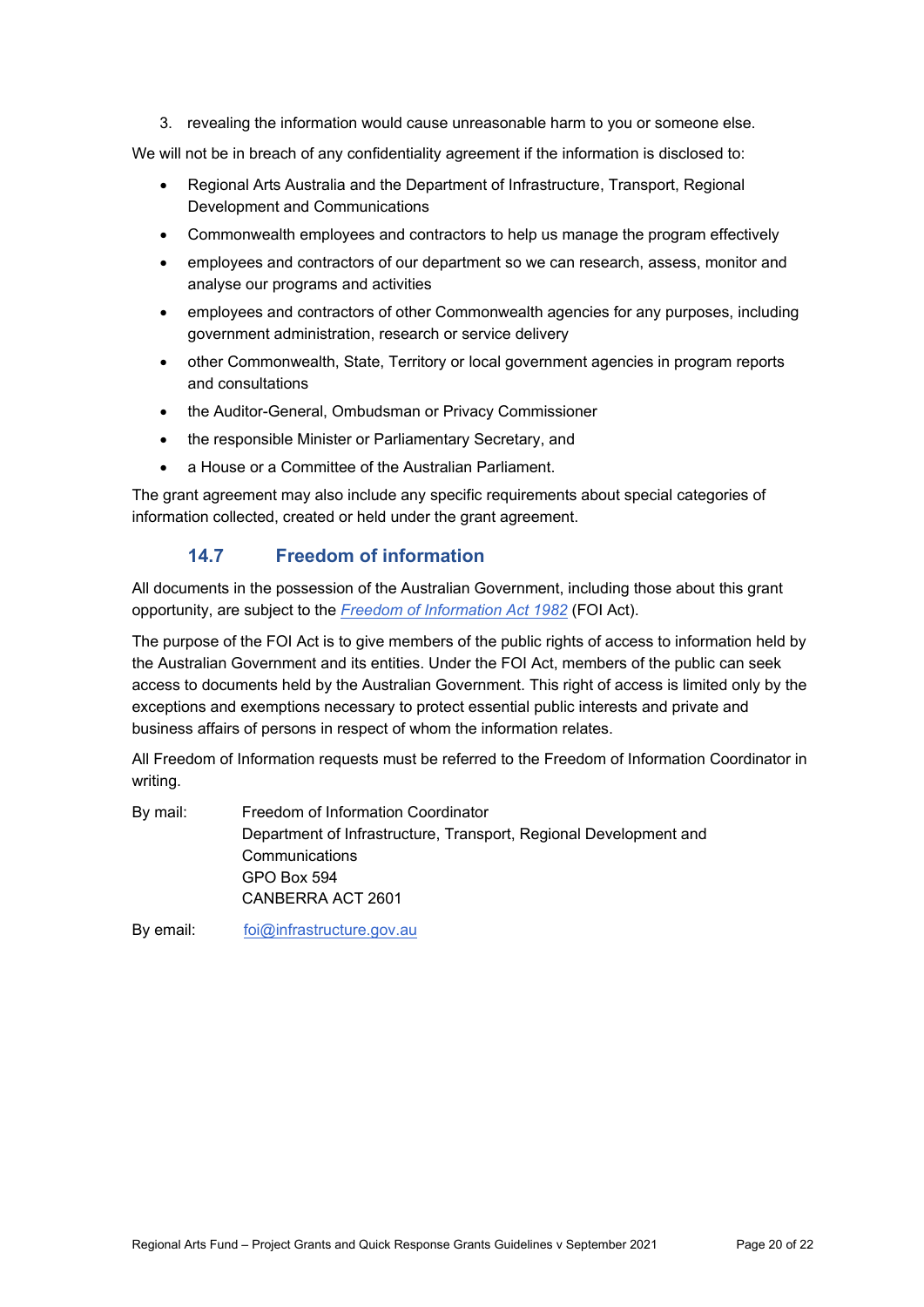# 15. Glossary

| Term                                                              | <b>Definition</b>                                                                                                                                                                                                                                                                                                                                                                                                                                                                                               |
|-------------------------------------------------------------------|-----------------------------------------------------------------------------------------------------------------------------------------------------------------------------------------------------------------------------------------------------------------------------------------------------------------------------------------------------------------------------------------------------------------------------------------------------------------------------------------------------------------|
| administering entity                                              | when an entity that is not responsible for the policy, is<br>responsible for the administration of part or all of the grant<br>administration processes                                                                                                                                                                                                                                                                                                                                                         |
| assessment criteria                                               | are the specified principles or standards, against which<br>applications will be judged. These criteria are also used to<br>assess the merits of proposals and, in the case of a<br>competitive grant opportunity, to determine application<br>rankings                                                                                                                                                                                                                                                         |
| Commonwealth entity                                               | a Department of State, a Parliamentary Department, or a<br>listed entity or a body corporate established by a law of the<br>Commonwealth. See subsections 10(1) and (2) of the<br>PGPA Act                                                                                                                                                                                                                                                                                                                      |
| <b>Commonwealth Grants Rules and</b><br><b>Guidelines (CGRGs)</b> | establish the overarching Commonwealth grants policy<br>framework and articulate the expectations for all non-<br>corporate Commonwealth entities in relation to grants<br>administration. Under this overarching framework, non-<br>corporate Commonwealth entities undertake grants<br>administration based on the mandatory requirements and<br>key principles of grants administration.                                                                                                                     |
| decision maker                                                    | the person who makes a decision to award a grant                                                                                                                                                                                                                                                                                                                                                                                                                                                                |
| eligibility criteria                                              | refer to the mandatory criteria which must be met to qualify<br>for a grant. Assessment criteria may apply in addition to<br>eligibility criteria                                                                                                                                                                                                                                                                                                                                                               |
| grant                                                             | for the purposes of the CGRGs, a 'grant' is an arrangement<br>for the provision of financial assistance by the<br>Commonwealth or on behalf of the Commonwealth:<br>under which relevant money <sup>7</sup> or other Consolidated<br>a)<br>Revenue Fund (CRF) money <sup>8</sup> is to be paid to a<br>grantee other than the Commonwealth; and<br>which is intended to help address one or more of<br>b)<br>the Australian Government's policy outcomes while<br>assisting the grantee achieve its objectives. |
| grant activity/activities                                         | refers to the project/tasks/services that the grantee is<br>required to undertake.                                                                                                                                                                                                                                                                                                                                                                                                                              |
| grant agreement                                                   | sets out the relationship between the parties to the<br>agreement, and specifies the details of the grant                                                                                                                                                                                                                                                                                                                                                                                                       |

1

<sup>&</sup>lt;sup>7</sup> Relevant money is defined in the PGPA Act. See section 8, Dictionary.

<sup>&</sup>lt;sup>8</sup> Other CRF money is defined in the PGPA Act. See section 105, Rules in relation to other CRF money.